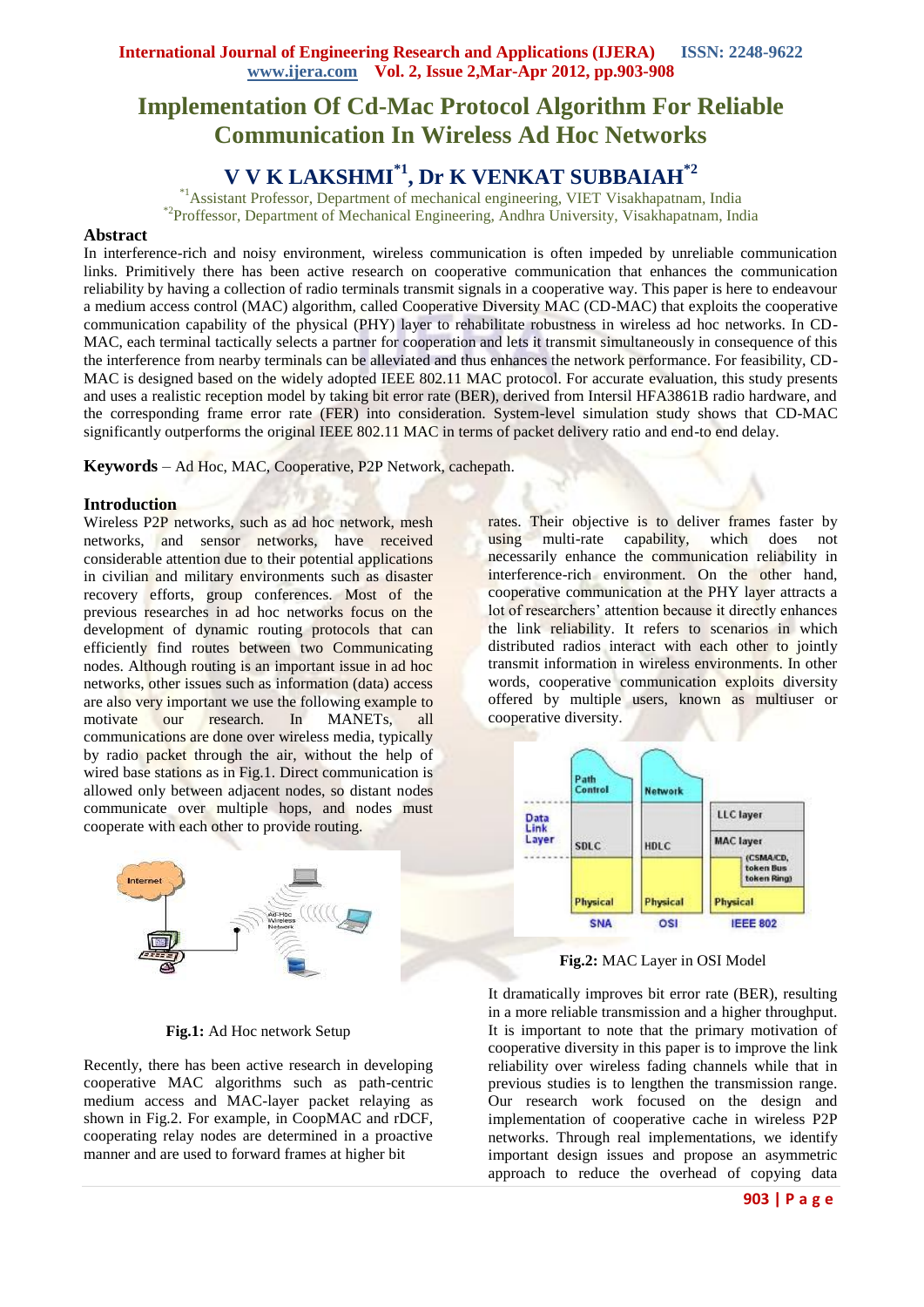between the user space and the kernel space, and hence to reduce the data processing delay.

 Another major contribution of this paper is to identify and address the effects of data pipeline and MAC layer interference on the performance of caching. Although some researchers have addressed the effects of MAC layer interference on the performance of TCP and network capacity, this is the first work to study this problem in the context of cache management. We study the effects of different MAC layers, such as 802.11 based ad hoc networks and multi-interfacemultichannel-based mesh networks, on the performance of caching. We also propose solutions for our asymmetric approach to identify the best nodes to cache the data. The proposed algorithm well considers the caching overhead and adapts the cache node selection strategy to maximize the caching benefit on different MAC layers. Our results show that the asymmetric approach outperforms the symmetric approach in traditional 802.11- based ad hoc networks by removing most of the processing overhead. In mesh networks, the asymmetric approach can significantly reduce the data access delay compared to the symmetric approach due to data pipelines.

•We propose the Asymmetric Cooperative Cache Approach on identifying the effects of data pipeline.

•We provide a greedy approach to determine the cache placement

## **Background Work**

There have been several implementations of wireless ad hoc routing protocols. Royer and Perkins suggested modifications to the existing kernel code to implement AODV. By extending ARP, Desilva and Das presented another kernel implementation of AODV. Dynamic Source Routing (DSR) has been implemented by the Monarch project in FreeBSD. This implementation was entirely in kernel and made extensive modifications in the kernel IP stack. In , Barr et al. addressed issues on system-level support for ad hoc routing protocols. In , the authors explored several system issues regarding the design and implementation of routing protocols for ad hoc networks. They found that the current operating system was insufficient for supporting on-demand or reactive routing protocols, and presented a generic API to augment the current routing architecture. However, none of them has looked into cooperative caching in wireless P2P networks.

## **Caching Schemes in Wired Networks**

Cooperative caching has been widely studied in the Web environment. These protocols can be classified as message based, directory-based, hash-based, or router based. Wessels and Claffy introduced the Internet cache protocol (ICP) , which has been standardized and is widely used. As a message-based protocol, ICP supports communication between caching proxies using a query-response dialog. It has been reported that ICP scales poorly with an increasing number of caches. Directory-based protocols for cooperative caching enables caching proxies to exchange information about cached content. The information is compressed using arrays of bits. Notable protocols of this class include Cache Digests and summary cache . The most notable hash-based cooperative caching protocol constitutes the cache array routing protocol (CARP) . The rationale behind CARP constitutes load distribution by hash routing among Web proxy cache arrays. Wu and Yu introduced several improvements to hash-based routing, considering network latency and allowing local replication. Web cache coordination protocol (WCCP), as a router-based protocol, transparently distributes requests among a cache array. These protocols usually assume fixed network topology and often require high computation and communication overhead. However, in an ad hoc network, the network topology changes frequently. Also, mobile nodes have resource (battery, CPU, and wireless channel) constraints and cannot afford high computation or communication overhead. Therefore, existing techniques designed for wired networks may not be applied directly to ad hoc networks.

#### **Caching Schemes in Wireless Networks**

Most of the previous research, in ad hoc networks focuses on routing, and not much work has been done on data access. Addressed the cooperation among sensor nodes during data collection. Applied the queryforwarding concept to sensor networks. They proposed a two-tier data dissemination (TTDD) model for wireless sensor networks. TTDD requires the construction of a grid structure in fixed sensor networks. The nodes at the grid crossing points work as routers, which forward queries to the source and forward data to the sink. Although both approaches use cache, their focus is on data aggregation and compression for sensor networks, not on cooperative caching and data access.



**Fig.3:** Wireless P2P Network

To effectively disseminate data in ad hoc networks, data replication and caching can be used. Data replication schemes in ad hoc networks have been studied by Har. However, these schemes may not be very effective due to the following reasons: First, because of frequent node movement, powering off or failure, it is hard to find stable nodes to host the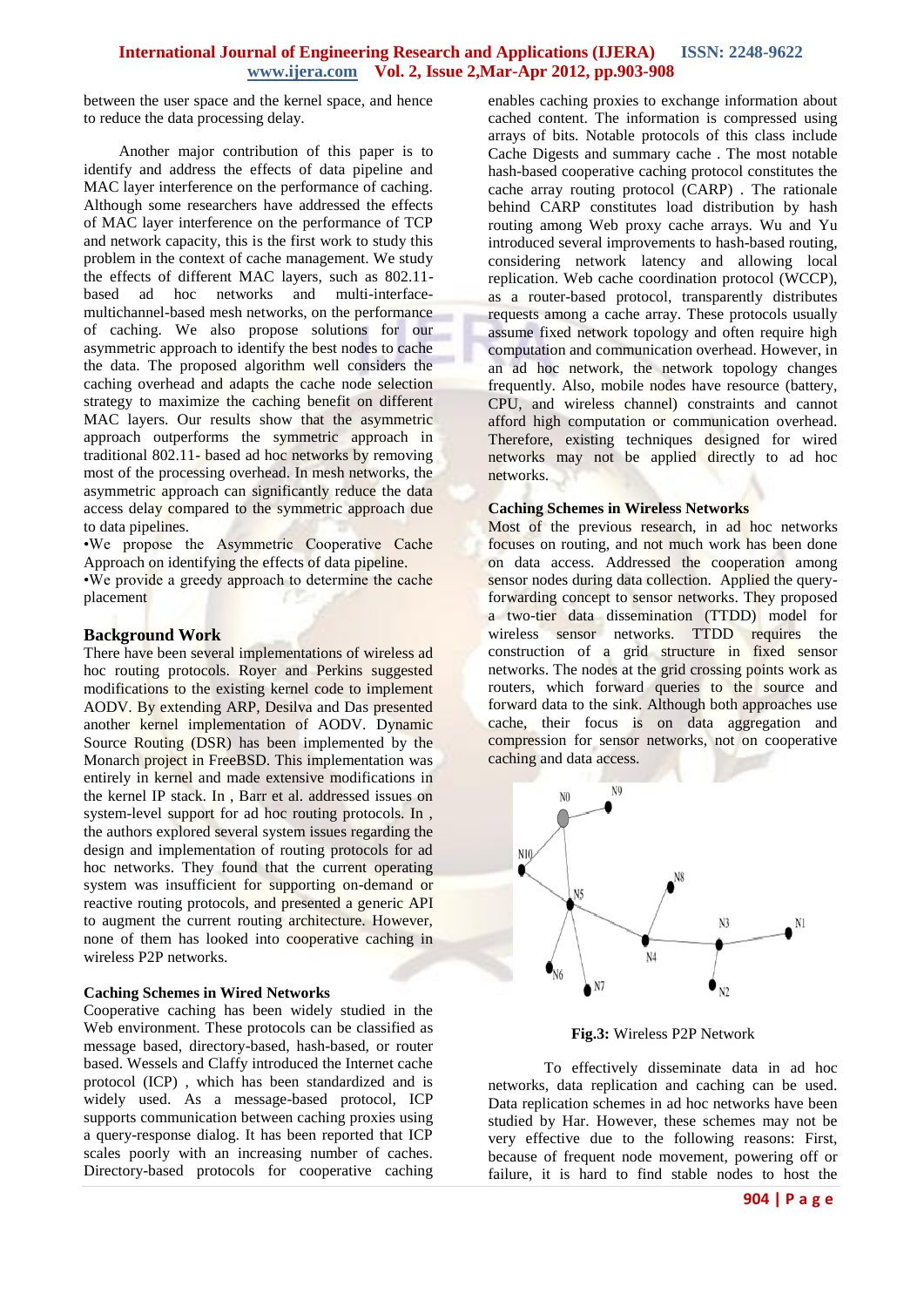replicated data. Second, the cost of initial distribution of the replicated data and the cost of redistributing the data to deal with node movement or failure is very high. Similar to the idea of cooperative caching, Papadopouli and Schulzrinne proposed a 7DS architecture, in which a couple of protocols are defined to share and disseminate data among users that experience intermittent connectivity to the Internet. It operates either on a prefetch mode to gather data for serving the users' future needs or on an on demand mode to search for data on a single-hop multicast basis. Unlike 7DS architecture, they focus on data dissemination instead of cache management. Further, their focus is the singlehop environment instead of the multihop environment as in our work. To increase data accessibility, mobile nodes should cache different data items than their neighbors. Although this increases data accessibility, it also can increase query delays because the nodes might have to access some data from their neighbors instead of accessing it locally. In addition, replicating data from the server could create security problems. As Figure 2 illustrates, the cooperative cache- based framework stays on top of the routing protocols. It relies on several components, such as secure cooperative caching, cache management, and information search to provide services to the upper layer.



**Fig.4:** Cooperative cache-based data access framework

A cooperative caching scheme designed specifically for accessing multimedia objects in ad hoc networks. When a query comes, this scheme relies on flooding to find the nearest node that has the requested object. Using flooding can reduce the query delay since the request may be served by a nearby node instead of the data center faraway. Thus, it is good for multimedia applications which have strict delay requirements. Another benefit of using flooding is that multiple nodes that contain the requested data can be found. If the data size is very large, when the link to one node fails, the requester can switch to other nodes to get the rest of the requested data. Using flooding incurs significant message overhead. To reduce the overhead, flooding is limited to nodes within k hops from the requester, where k is the number of hops from the requester to the data center, but the overhead is still high. In a wireless network where nodes are uniformly distributed, on average, there are  $πk2$  nodes within k-hops range of a mobile node. Therefore, πk2 messages are needed to find a data item using this method. Moreover, when a message is broadcast in the network, many neighbors will receive it. Even if the mobile node is able to identify and drop duplicated messages, each node still needs to broadcast the messages at least once to ensure full coverage. If a node has c neighbors, on average, the total number of messages needs to be processed is  $c\pi k2$ although the message complexity is still  $O(k2)$ , the constant factor may be very high, especially when the network density is high.

## **Existing & Proposed Schema**

- Existing schemes can be categorized to three
- A. Cache Path
- B. Cache Data
- C. Hybrid Cache



## **Cache Path concept**

Above fig.5 illustrates the CachePath concept. Suppose node N1requests a data item di from N11. When N3 forwards di to N1;N3 knows that N1 has a copy of the data. Later, if N2 requests di;N3 knows that the data source N11 is three hops away whereas N1 is only one hop away. Thus, N3 forwards the request to N1 instead of N4. Many routing algorithms (such as AODV and DSR ) provide the hop count information between the source and destination. Caching the data path for each data item reduces bandwidth and power consumption because nodes can obtain the data using fewer hops. However, mapping data items and caching nodes increase routing overhead, and the following techniques are used to improve CachePath's performance.

## **Cache Data concept**

In CacheData, the intermediate node caches the data instead of the path when it finds that the data item is frequently accessed. For example, in Fig. 1, if both N6 and N7 request di through N5;N5 may think that di is popular and cache it locally. N5 can then serve N4's future requests directly. Because the Cache Data approach needs extra space to save the data, it should be used prudently. Suppose N3 forwards several requests for di to N11. The nodes along the path N3;N4, and N5 may want to cache di as a frequently accessed item. However, they will waste a large amount of cache space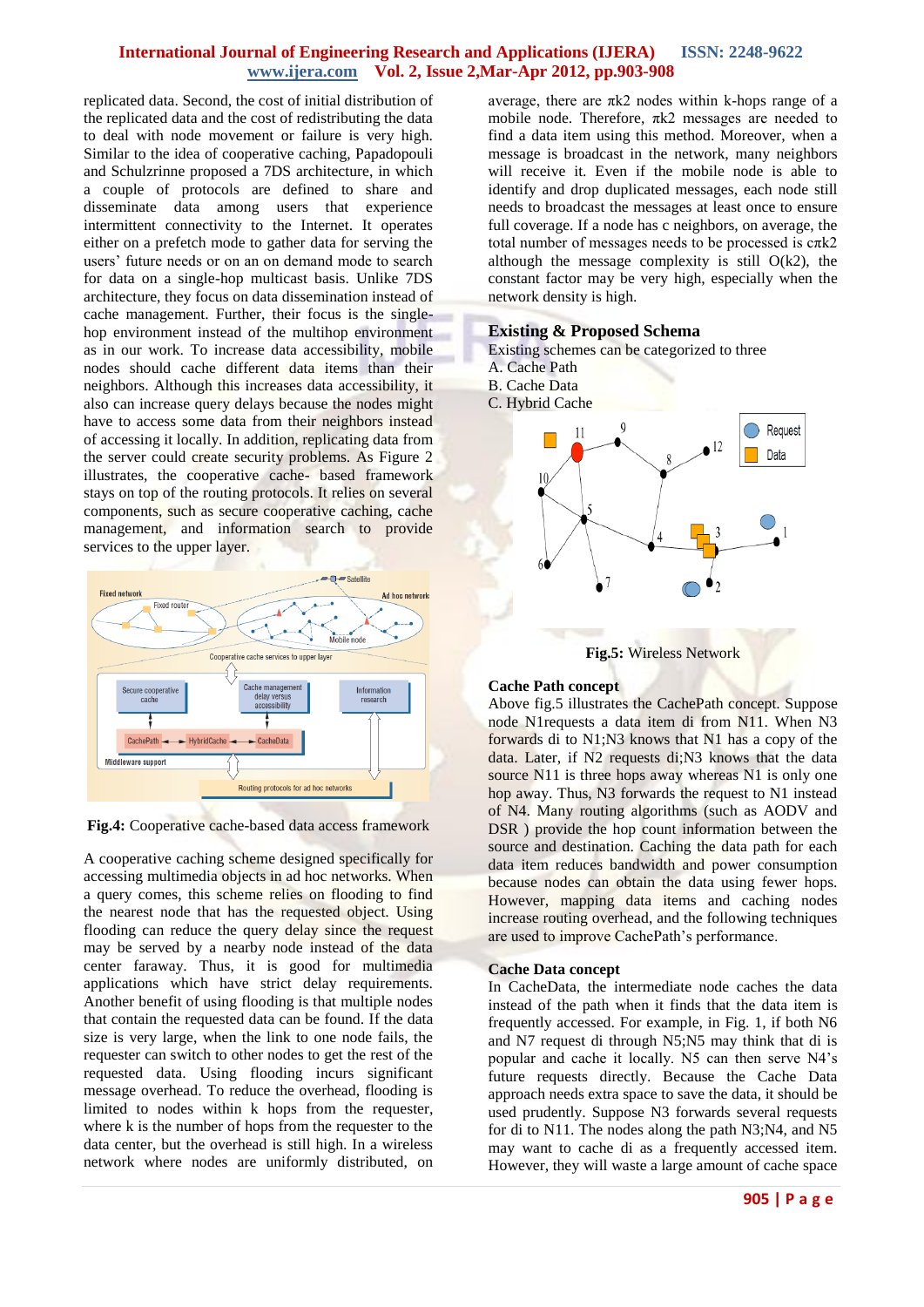if they all cache di. To avoid this, CacheData enforces another rule: A node does not cache the data if all requests for the data are from the same node. In this example, all the requests N5 received are from N4, and these requests in turn come from N3. With the new rule, N4 and N5 won't cache di. If N3 receives requests from different nodes, for example, N1 and N2, it caches the data. Certainly, if N5 later receives requests for di from N6 and N7, it can also cache the data.

#### **Hybrid cache approach**

CachePath and CacheData can significantly improve system performance. Our analysis showed that CachePath performs better when the cache is small or the data update rate is low, while CacheData performs better in other situations. To further improve performance, we propose HybridCache, a hybrid scheme that exploits the strengths of CacheData and CachePath while avoiding their weaknesses. Specifically, when a mobile node forwards a data item, it caches the data or path based on some criteria. These criteria include the data item size si and the time TTLi For a data item di , we use the some heuristics to decide whether to cache data or the path. HybridCache performs better than either approach because it applies either Cache Data or CachePath to different data items. HybridCache dynamically switches between CacheData and CachePath at the data item level, not at the database level.

#### **Proposed methodology**

To address the problem of the layered design, we propose an asymmetric approach. We first give the basic idea and then present the details of the scheme. Here the data replies are only transmitted to the cache layer at the intermediate nodes that need to cache the data. In this the data only reach the routing layer for most intermediate nodes, and go up to the cache layer only when the intermediate node needs to cache the data. Although the request message always needs to go up to the cache layer, it has a small size, and the added overhead is limited. If the requested data item is large, this asymmetric approach allows data pipeline between two caching nodes, and hence reduces the end-to-end delay. The cache layer processing overhead, especially data copying between kernel and user spaces, is also minimized because the data item is not delivered to the cache layer at the nodes that are unlikely to cache the data.



Fig.6: Asymmetric cache approach

## **Design & Analysis Of The Schema**

A class icon is simply a rectangle divided into three compartments. The top most compartments contain the name of the class as shown in Fig.7. The middle compartment contains a list of attributes (member variables), and the bottom compartment contains a list of operations (member functions). In many diagrams, the bottom two compartments are omitted. Even when they are present, they typically do not show every attribute and operations. The goal is to show only those attributes and operations that are useful for the particular diagram.



#### **Fig.7:** Interpretational Representation of the class Diagram of the Schema

CCSL is implemented as a user-space library. It implements common functions that cooperative cache schemes need and provides APIs to the Cooperative Cache Daemon (CCD).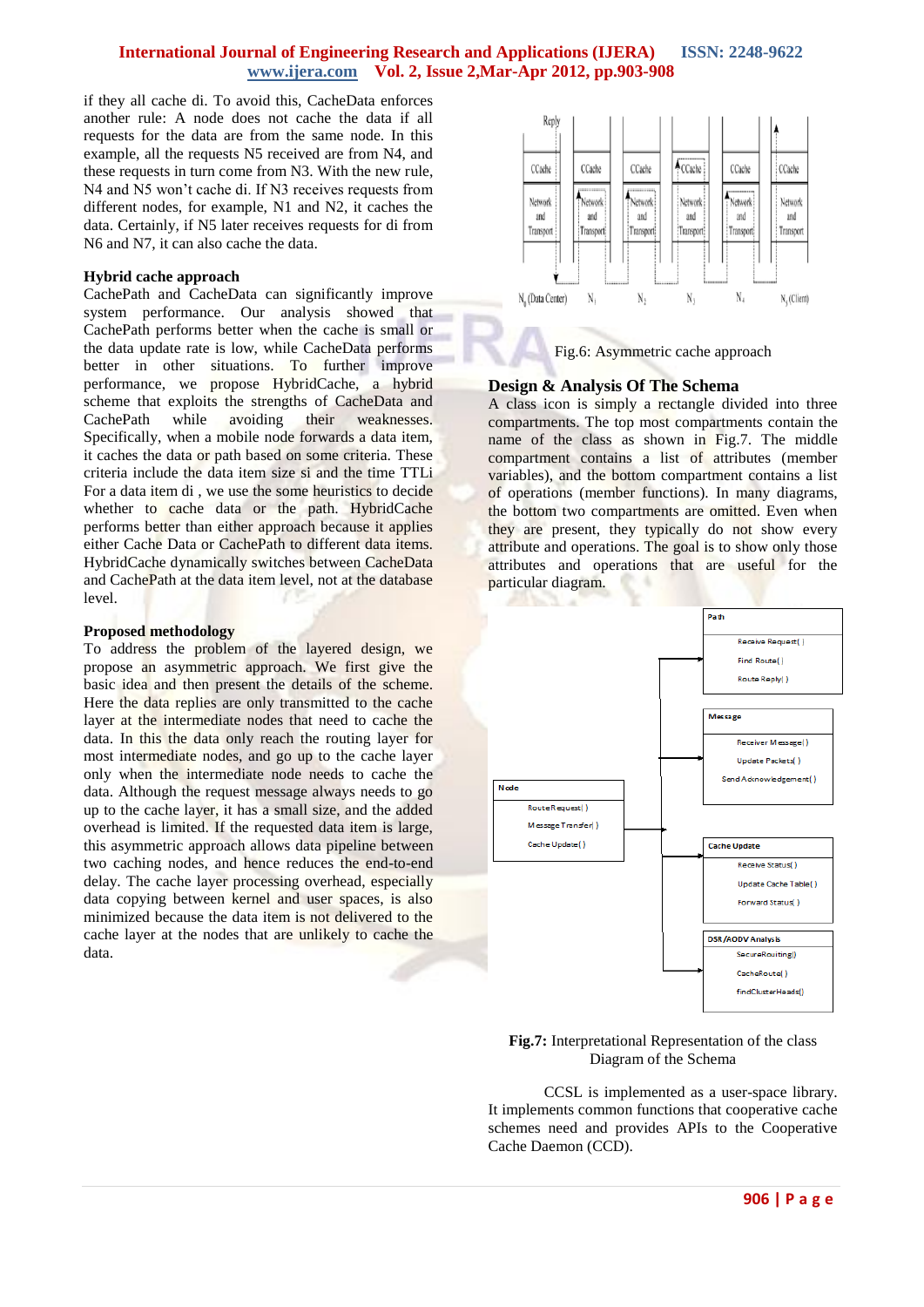

## **Fig.8:** CCLS Design

The software architecture of CCSL. As shown in the fig.8, the Cache table is used to record data access. It is a hash table keyed by data id. Data items are cached in the data cache. Besides these two components, a list of recently received requests is maintained to detect duplicate data requests. If the data request is not a duplicate, it will be passed to the Cooperative Cache Daemon (CCD). An interface is provided between CCSL and the routing daemon. It enables CCSL to get the routing information which is used for transmitting cooperative cache layer packets.

#### Program of Node i

#### **BEGIN**

**When** a data item  $D_i$  passes by:

- **if** local memory has available space and  $(B_{ij} > \Theta)$ then cache  $D_i$ else if there is a set  $D$  of cached data items such that
- (local benefit of  $D < B_{ij} \Theta$ ) and  $(|D| \geq |D_j|)$ , then replace  $D$  with  $D_j$ . **When** a data item  $D_i$  is added to local cache
- Notify the server of  $D_i$ .

Broadcast an AddCache message containing  $(i, D<sub>i</sub>)$ When a data item  $D_j$  is deleted from local cache Get the cache list  $C_j$  from the server of  $D_j$ 

- Broadcast a DeleteCache message with  $(i, D_i, C_i)$ **On** receiving an AddCache message  $(i', D_i)$
- **if** i' is nearer than current nearest-cache for  $D_i$ , then update nearest-cache table entry and broadcast the AddCache message to neighbors else send the message to the nearest-cache of  $i$ **On** receiving a DeleteCache message  $(i', D_j, C_j)$ if  $i'$  is the current nearest-cache for  $D_j$ **then** update the nearest-case of  $D_j$  using  $C_j$ , and broadcast the DeleteCache message.
	- else send the message to the nearest-cache of  $i$



A greedy cache placement algorithm: To get the optimal cache placement, the data server needs to compute the aggregate delay for every possible cache placement set. Since there are  $\mathbb{I}^n$  (n is the length of the forwarding path) possible Ways to choose cache placement set, it takes  $\theta(2^n)$  which is too expensive. Therefore, we propose a greedy heuristic to efficiently compute the optimal cache placement.





**Fig.10:** Specifying the Node count and Authentication Method



**Fig.11:** Addressing the nodes , Message and number of Outgoing Packets



**Fig.12:** Message Transformation in P2P networking